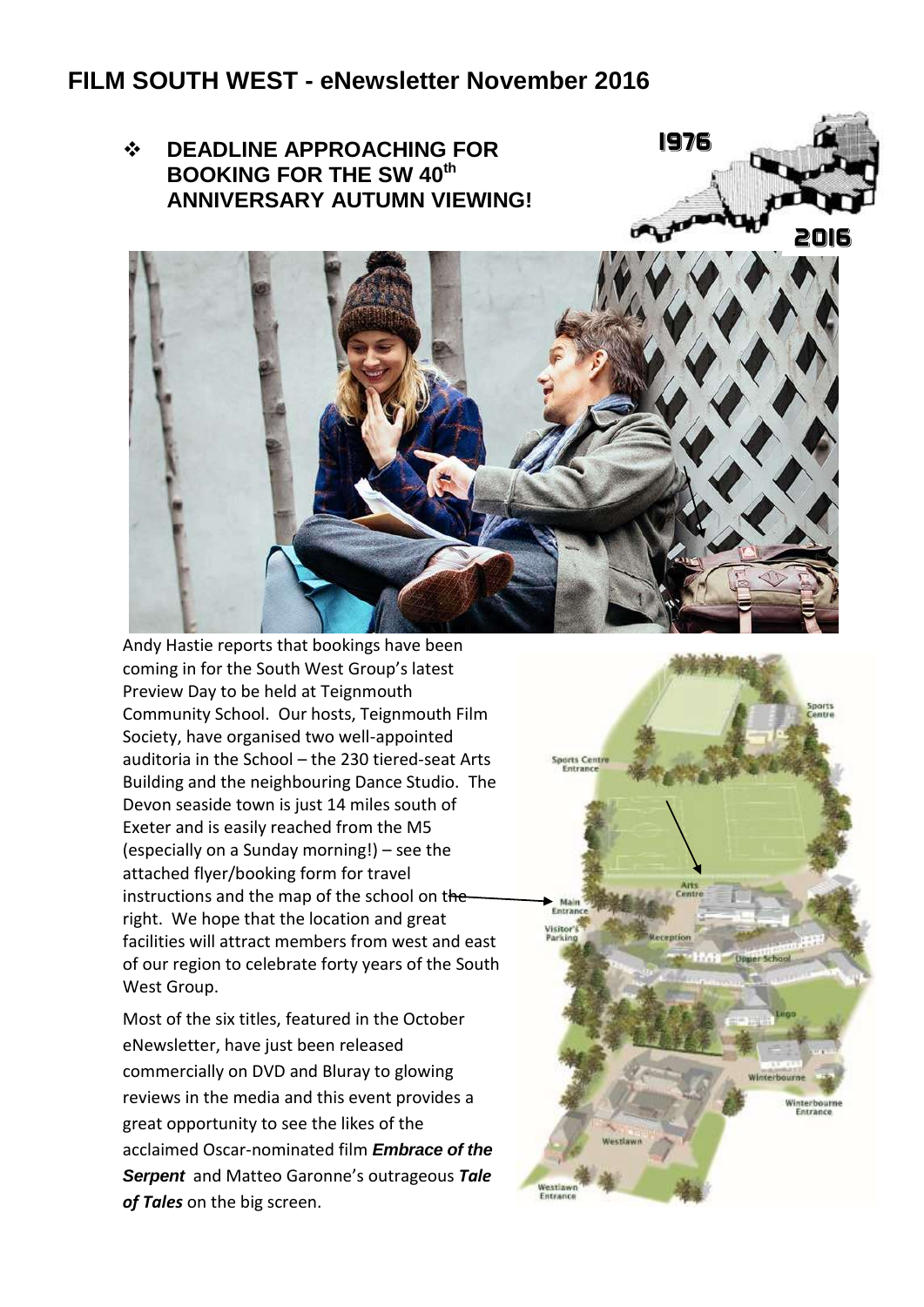Full details of the exciting selection including the rich comedy of *Maggie's Plan* and the new and revealing documentary of Ingrid Bergman's life through her own words and images, are on the new website.

## *A few extra points and reminders:*

**Dance Studio** – our hosts suggest that attendees may like to bring along a cushion for the screenings in the second venue has plastic chairs

**DVD Bring & Buy** – this has become a regular feature of the SW Viewings – bring along any surplus DVDs or BluRays to the Teignmouth Viewing and come away with one of those titles you missed and have always meant to see!

**The Annual General Meeting of Cinema for All South West** will take place after lunch at the Teignmouth Viewing and, as usual, the formal part of the meeting will include the election of Officers and the Executive Committee. This will reflect the changes in the organisation of the Executive following Brian Clay's stepping down as Regional Secretary at this AGM after 40 years in the role. Over the last six months, the Group Executive has been rolling out a succession plan to ensure a smooth handover of Brian's responsibilities although he will remain on the Executive as the contact with Cinema for All National and the Film Hub. However, there are jobs that still need to be shared out, and **your skills may be just what the Group needs!** Sharing your expertise in running a film society / community cinema is very rewarding and may not make great demands on your time – the Executive only meets four times a year. If you are interested, please contact Brian or John Holmes for more details of what is involved

**Members' Forum / Open Discussion** – call it what you will, Viewings provide an ideal opportunity for organisers to share their experiences and queries over a full range of topics from successful grant applications through equipment tips to licensing problems. Time has been set aside after lunch and the business of the AGM for networking and discussion. We want to hear your queries, technical and relating to programming as well as sharing examples of good practise and bright ideas!

 **Applications** – note that the deadline of **FRIDAY 18th November** is a few days earlier than usual to allow the School Catering Department to prepare. Don't forget to fill in the form (a WORD copy is attached so you can email it) with the numbers of your party requiring the various lunch options and send the form and cheque etc. asap to Andy Hastie, 1 Limerick Villas, North Street, Milborne Port, nr SHERBORNE. DT9 5ES or email, [andyhastie@yahoo.co.uk](mailto:andyhastie@yahoo.co.uk)

*More news next page…….*